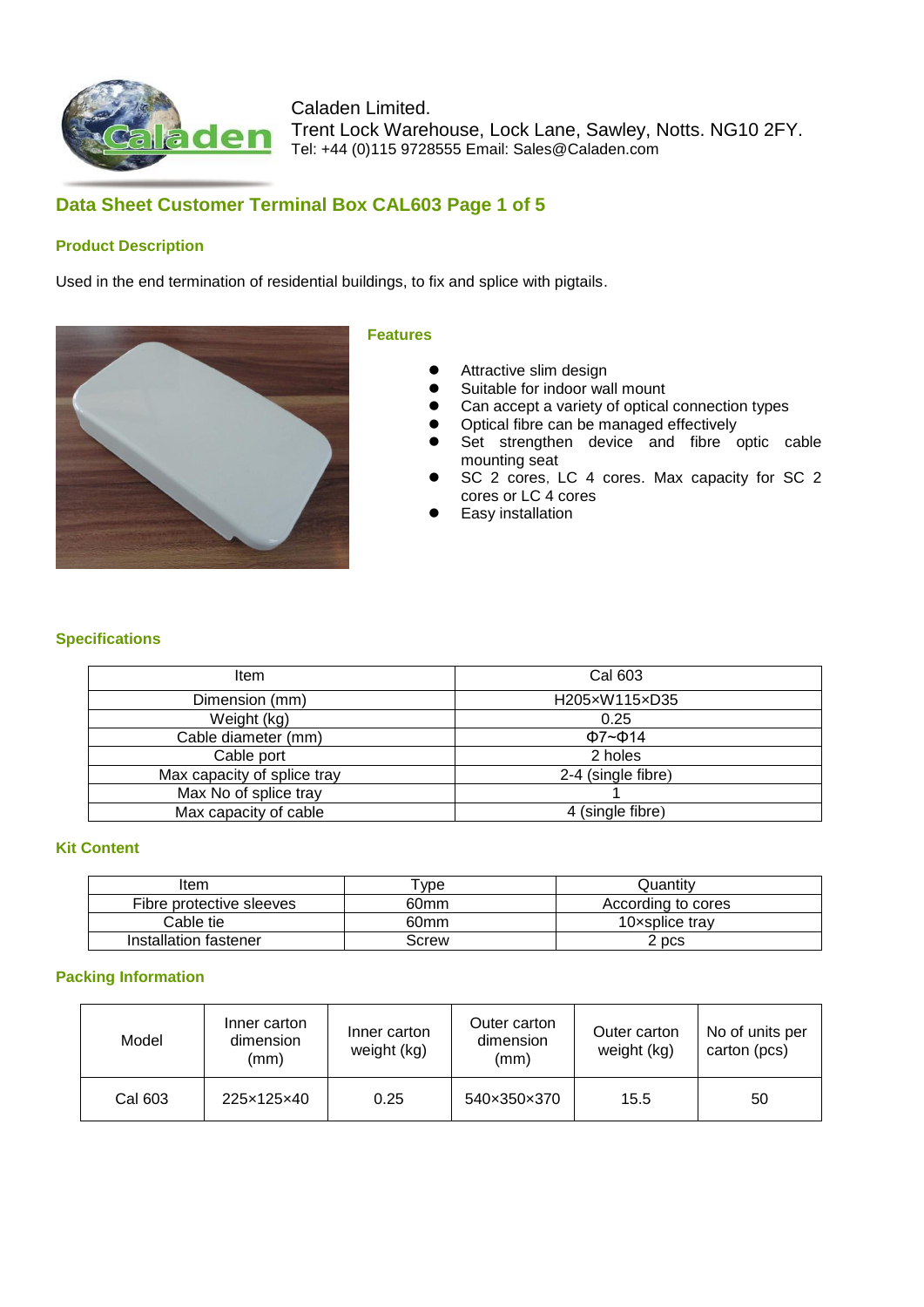

# **Data Sheet Customer Terminal Box CAL603 Page 2 of 5**

### **Product Components**



## **Installation Instructions**

### **Installation Components**



Cover Body Base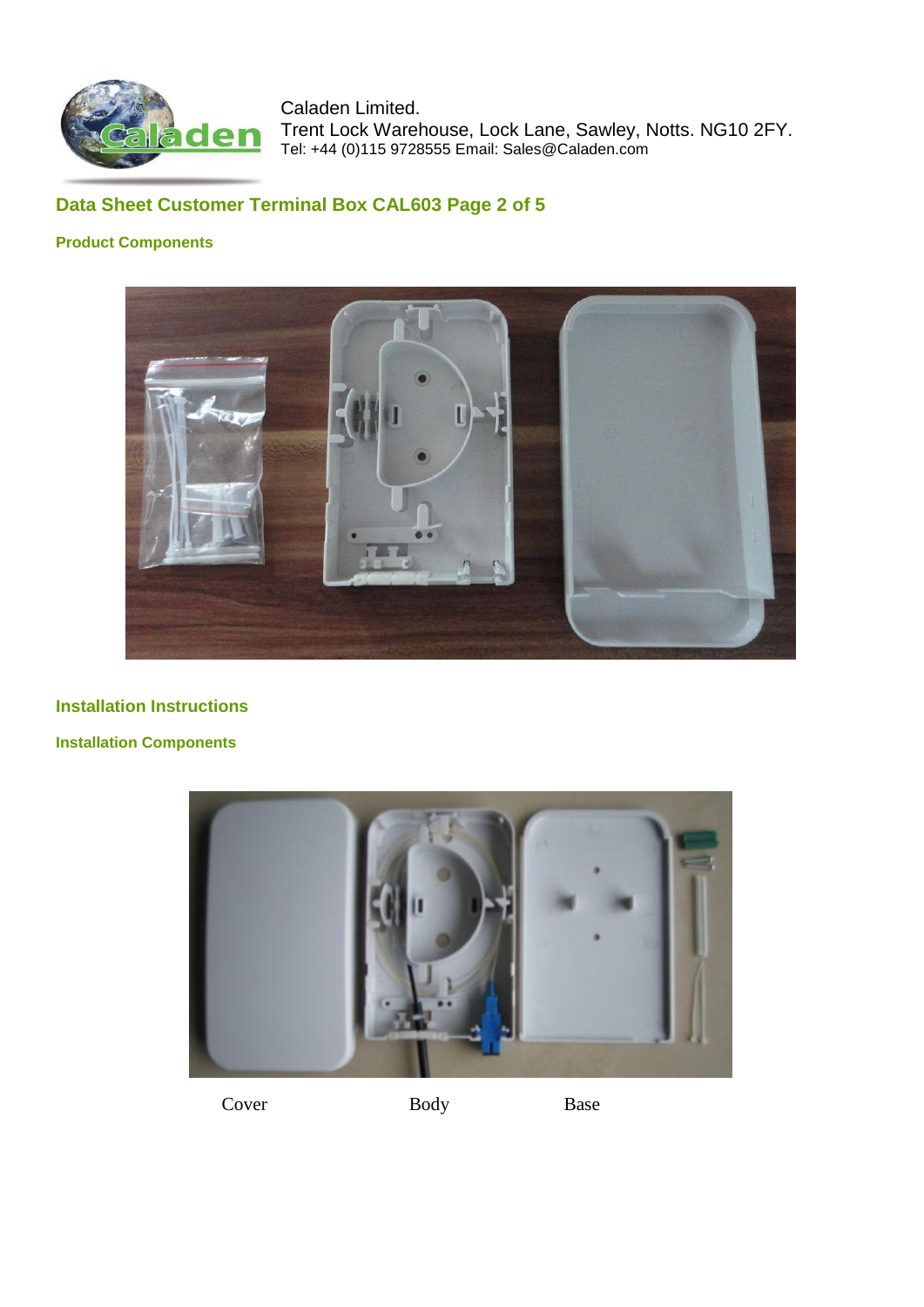

## **Data Sheet Customer Terminal Box CAL603 Page 3 of 5**

#### **Installation Tools**



## Screwdriver Pliers Knife

### **Method Of Installation**

Measure two installation holes with a distance of 50mm apart. Then drill holes into the wall to accommodate wall screw plugs. Fix the base of the box to the wall using the supplied screws.

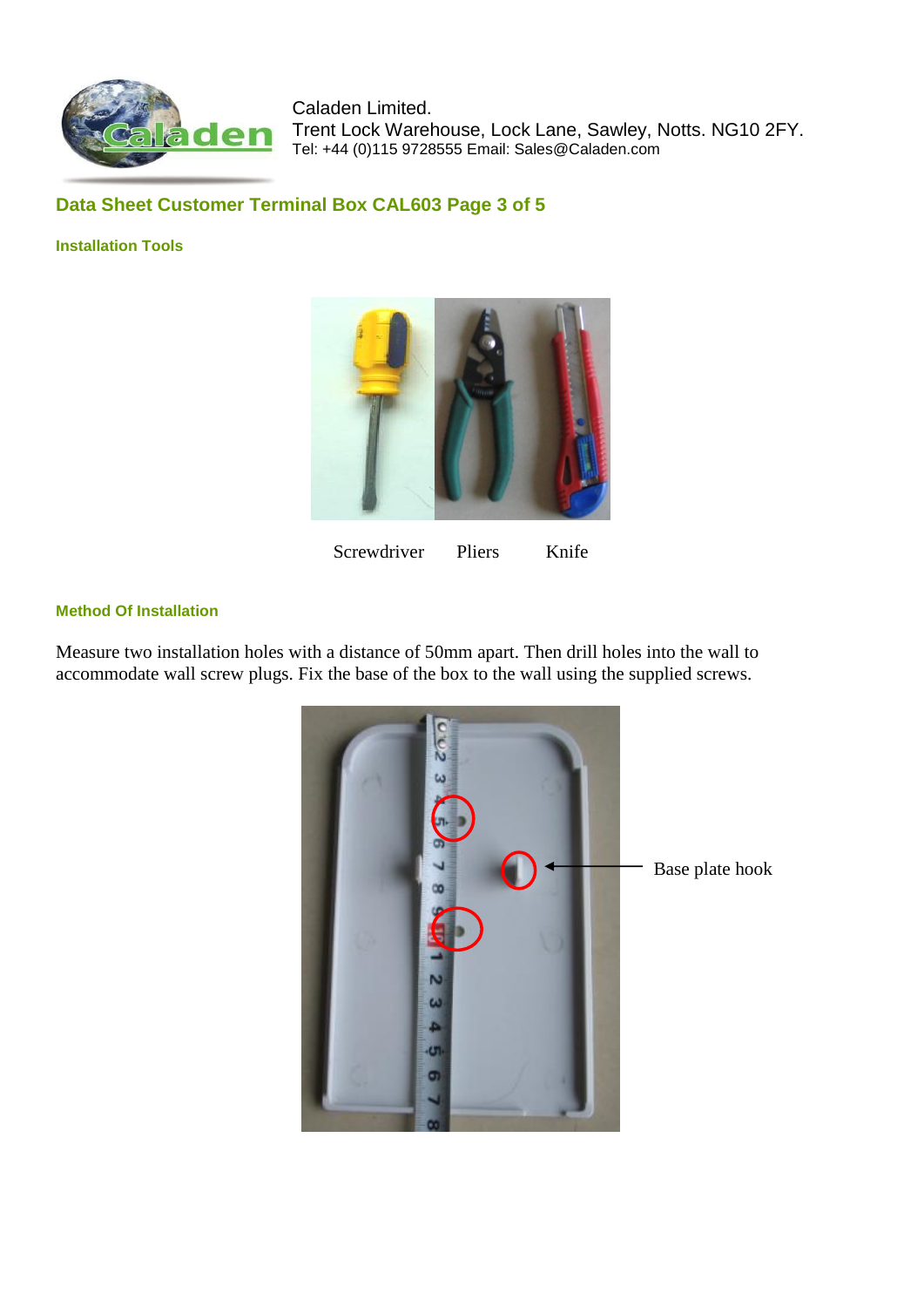

# **Data Sheet Customer Terminal Box CAL603 Page 4 of 5**

Peel cable, take out the required fibres, then fix the input cable onto the body of the box.



Splice drop cable and pigtail as below splice slot.



Fusion splice with sleeve